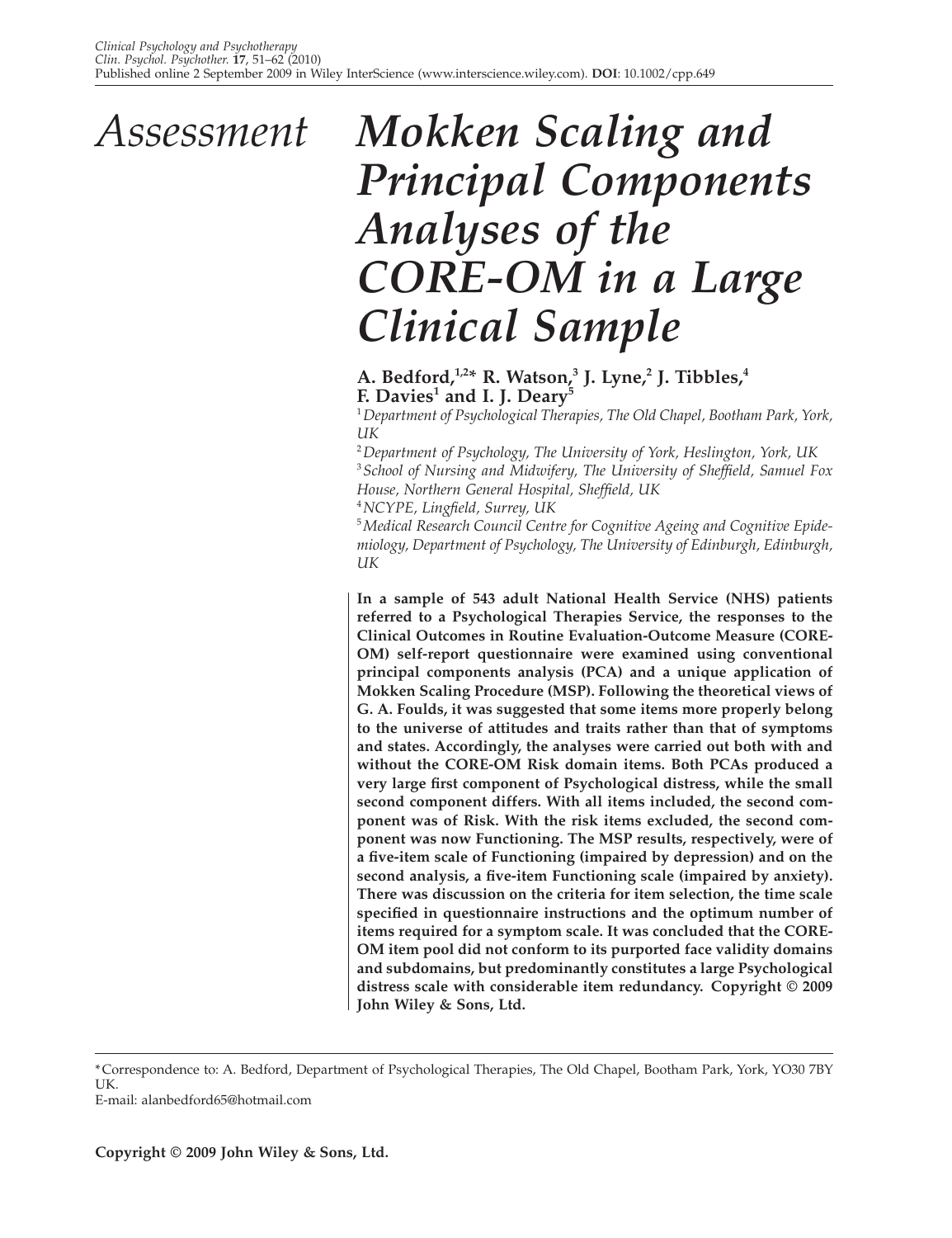**Keywords:** CORE-OM, Mokken Scaling Procedure (MSP), Principal Components Analysis (PCA)

# INTRODUCTION

An epidemiological survey by the Office of National Statistics of the general population conducted in Great Britain suggested that 1 in 6 adults had a neurotic disorder; i.e., such specific conditions as anxiety, depression and phobias (Singleton, Bumpstead, O'Brien, Lee, & Meltzer, 2000). With such a high prevalence rate, there is an obvious need for valid measures of general psychological distress for diagnosis and treatment evaluation in clinical settings. The intention of the Clinical Outcomes in Routine Evaluation-Outcome Measure (CORE-OM) creators was, following the sought opinions of clinicians, to establish a questionnaire that could become the United Kingdom's (UK) 'Gold Standard', with relevant local standardization. This could replace the plethora of other, often imported, psychometric tests. The CORE-OM has since become an extremely widely used self-report questionnaire in the UK National Health Service (NHS).

The aim of the present paper is to evaluate the structure of the CORE-OM using conventional principal components analysis (PCA) and additionally through the first application of the Mokken Scaling Procedure (MSP) to a CORE-OM database. In so doing, it complements an earlier study using Structural Equation Modelling (Lyne, Barrett, Evans, & Barkham, 2006), thereby filling a gap in the literature on a widely used UK questionnaire, for which there is only scant published knowledge of its structure.

The CORE-OM (Evans et al., 2000; Evans et al., 2002) was included as one of a range of outcome measures in a routine service evaluation at an NHS Primary Care Trust Psychological Therapies Department for working-age adults. The CORE-OM consists of 34 statements to be answered 'over the last week', with five choices ranging from 'not at all' to 'most or all of the time'. These individual items, according to the test authors, summate into four domains and nine subdomains as shown in Table 1.

It will be noted that there is a gross imbalance between the numbers of items in the domains and subdomains, compared to most, if not all, psychological inventories. This raises the issue as to the relative value of such groupings. With regard to an analysis aimed at discovering the factorial structure of the CORE-OM, Evans et al., (2002) stated that 'a first component accounts for a large proportion of the variance, but a three-component structure that separates problems, risk items and positively scored items may be worthy of further exploration . . .'. (Presumably 'positively *worded* items' was intended).

In a study consisting of 2140 adult NHS patients receiving psychological therapy in the UK, Lyne, et al. (2006) compared a range of psychometric models for the questionnaire using Structural Equation Modelling. They found poor fit for the CORE-OM four domains model. Scale Quality (a measure of signal to noise ratio between scales) was unacceptably low for this model. An alternative model suggested by a factor analysis under-

| Number of items | Domains               | Subdomains and number of items                                     |
|-----------------|-----------------------|--------------------------------------------------------------------|
| $\overline{4}$  | Subjective well-being | Not applicable                                                     |
| 12              | Problems or symptoms  | Anxiety (4)<br>Depression (4)<br>Physical (2)<br>Trauma (2)        |
| 12              | <b>Functioning</b>    | General (4)<br>Close relationships (4)<br>Social relationships (4) |
| 6               | Risk                  | Harm to self $(4)$<br>Harm to others (2)                           |

Table 1. CORE-OM structure of domains and sub-domains of items as devised by the test authors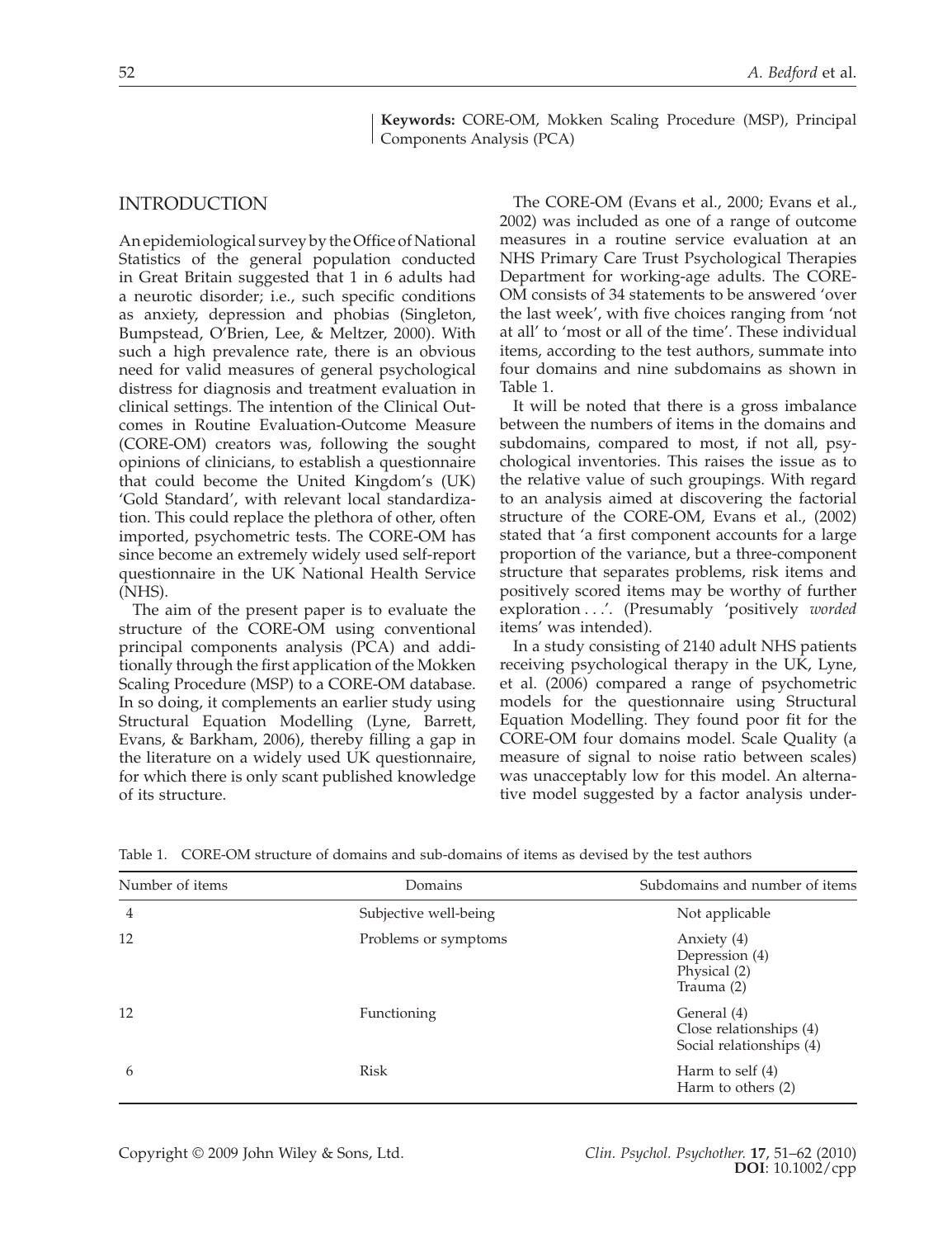taken by Evans et al. (2002) gave three factors: these were risk, positively worded items and negatively worded items, but this model also resulted in a poor fit to the data. The best fit was achieved with a complicated multimethod (positive and negative wording of items), multitrait (the other three domains together with a single psychological distress factor) model that was unscorable in practice. The authors concluded that CORE-OM might best be scored as a single 28-item psychological distress scale, with a separate four-item risk-to-self scale. In other words, Lyne et al. (2006) found no empirical evidence to support the purported domains and subdomains of the test authors.

On a broader canvas, Foulds (1965) suggested that in general it might prove useful to distinguish between the symptoms and signs of what he termed personal illness, and of personality traits and attitudes, as these belonged to logically different universes of discourse. His differentiae are that traits and attitudes are egosyntonic, relatively stable and scale scores are normally distributed in the general population. By contrast, symptoms and states are distressing, relatively transient and have markedly positively skewed distributions in the general population. It might also be expected that these aspects of the person would show differential change over time and after undergoing therapy. It is improper and meaningless, therefore, to summate scores of such attributes from these different logical universes of discourse (Foulds, 1965, 1971, 1976). When the item content of the CORE-OM is examined, a similar case can be made for a separation between the majority of items in the 'Problems or Symptoms' and 'Subjective Well-Being' (negated) domains, as representing symptoms-states, and the rest of the items. In particular, the 'Risk' domain items, concerning 'Harm to self' and 'Harm to others' are intended to tap what in Foulds' terms would be intropunitive (inwardly directed hostility) and extrapunitive (outwardly directed hostility) attitudes or traits (Caine, Foulds, & Hope, 1967). The 'Functioning' domain, which focuses predominantly on personal relationships, may occupy an intermediate conceptual position between the symptom and the 'Risk' items. However, the minimal exclusion of at least the 'Risk' domain items could lead to a better understanding of the CORE-OM questionnaire symptom structure.

The intention of this report is to assess the factorial structure of the CORE-OM using conventional PCA and by additionally employing the first application of the MSP to a CORE-OM database.

The MSP will be used to discover whether there is a hierarchical scale within the CORE-OM's items. Because the MSP is a much less familiar analytic technique than the various forms of factor analysis, it requires additional introductory explanation.

Hierarchical scales can best be explained by example; for instance, the case of a football league table. A football league table is a measure of the latent trait 'ability at football' and the position of a team in the league table represents its ability at football and, thereby, the likelihood that it has beaten almost all the teams below it in the league and been beaten by almost all of those above it in the league. Certainly, at the end of the football season, when the league position is finally fixed, in terms of overall league performance—the proxy measure of the latent trait 'ability at football'—a team with an intermediate position in the league will have beaten almost all the teams below it and been beaten by almost all the teams above it; the team at the top of the league will have beaten almost all the teams below it and vice versa for the bottom of the league. Clearly, the position in the league at any point during the season and even at the end will only be a general indication of the outcome of specific matches as it is perfectly possible, for example, for the team at the bottom of the league to have beaten the team at the top of the league in their matches—but, nevertheless, unlikely. Therefore, the position in the league is not a perfect indicator of performance in any particular game—each game being a stochastically independent event. Nevertheless, position in the league will be an indicator, indeed a measure, of 'ability at football'. We may think of items within questionnaire scales as being like teams within the same league table.

The recent demonstration of a hierarchical scale of psychological distress composed of items from the 30-item General Health Questionnaire (GHQ) (Watson, Deary, & Shipley, 2008a), and other hierarchical scales in commonly used psychological inventories, i.e., the NEO Five Factor Inventory (NEO-FFI) and the Eysenck Personality Inventory (EPI) (Watson, Deary, & Austin, 2007; Watson, Roberts, Gow, & Deary, 2008b), prompted the search for a hierarchy of items in the CORE-OM. Hierarchies in scale items emanate from item-response theory (IRT) and represent a complementary way by comparison with factor analysis and PCA of looking at the relationship between item scores and scale total scores. In this way, an individual's score on a questionnaire can be related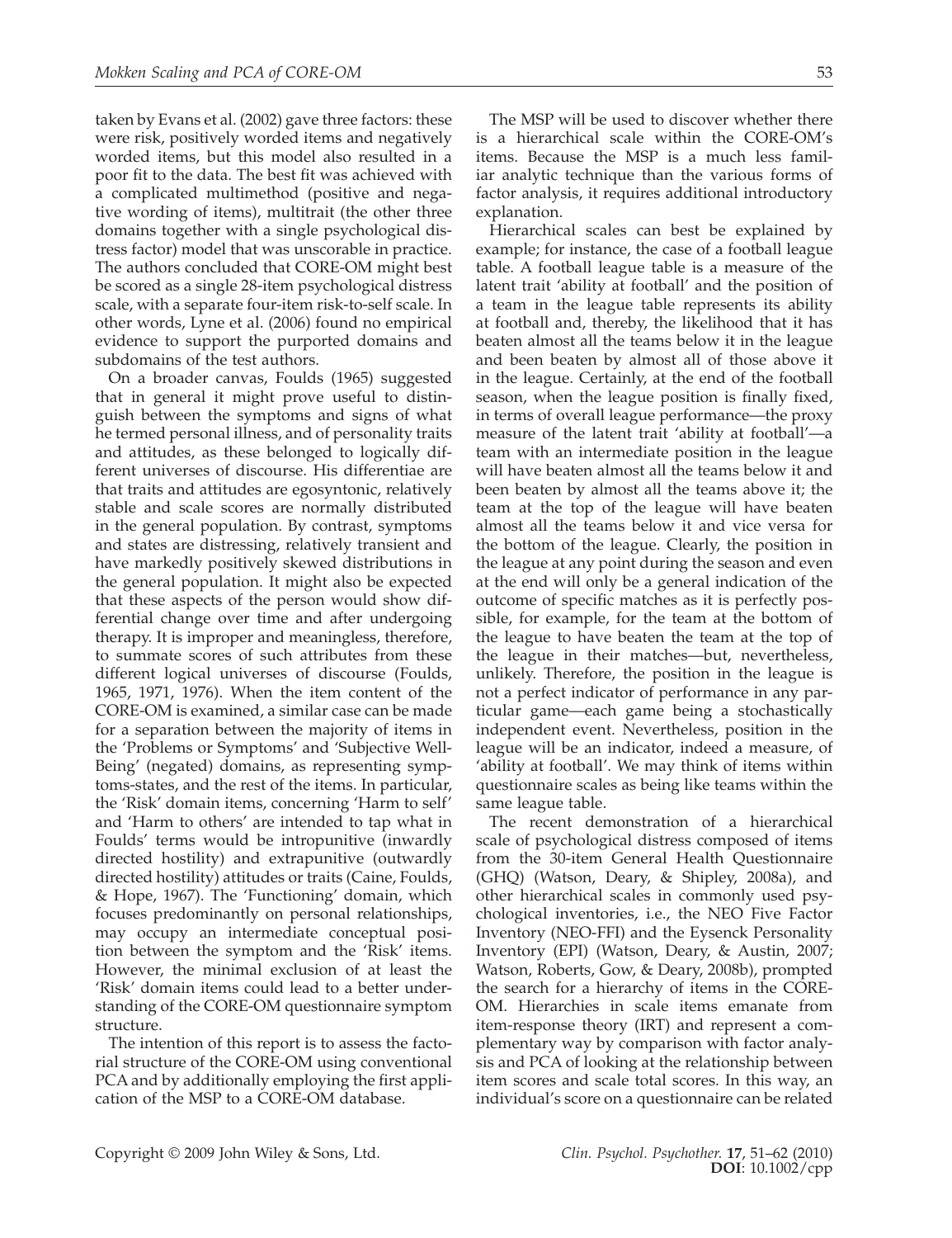to the underlying theoretical construct that is being measured (Hulin, Drasgow, & Parsons, 1983). Scales, thereby, become more interesting from a theoretical perspective because the score of an individual on a latent trait can be related to individual items on an inventory and these actually represent the extent to which the latent trait is present.

The present study, therefore, applies both classical test theory (PCA and internal consistency) and IRT (MSP) to the items of the CORE-OM to investigate its latent dimensions and the possibility of hierarchical sets of items. Such a study could increase both the understanding and utility of the scale.

In the current investigation, Cronbach's coefficient alpha will be employed as an estimate of internal consistency reliability of existing or derived scales of the CORE-OM. Traditionally, an alpha of 0.70 has been regarded as indicating an adequate level of reliability. Cortina (1993) adds that this statistic must be considered in conjunction with the number of items in the particular scale, analogous to the evaluation of correlation size and sample size. When coefficient alpha reaches levels of 0.90 and greater, there is a danger of scales being composed of items that are too similar to each other in content. This leads to a narrow construct being measured, e.g., if all items in an extraversion scale only referred to behaviour at parties. A lot of items then, being highly similar, are likely to be redundant. This is an undesirable property for any scale, as redundant items make no contribution and waste valuable time. The testee, faced with an unnecessarily lengthy scale, may become irritated or bored, resulting in random responses or, even more extremely, non-compliance.

# METHOD

Data from 661 adults who had completed the CORE-OM were entered into an SPSS version 15.0 database (SPSS Inc., Chicago, IL, USA). Individuals with any missing data (including demographic data) were removed from the database to prepare the data for MSP analysis, leaving 543 participants with complete CORE-OM data for analysis. These were 160 males with mean age 40.1, standard deviation (SD) 12.8, and 383 females with mean age 37.4, SD 11.6. Almost all had been referred by their general practitioners and had completed the CORE-OM questionnaire before their first clinical appointment. Mokken scaling

was carried out using the MSP version 5.0 for Windows (Molenaar & Sijtsma, 2000). The procedure for running the MSP and selecting items has already been described by Watson et al. (2007). Briefly, using the SEARCH facility in the MSP programme, all items were entered into the analysis, setting  $p$  at <0.05 and gradually increasing Loevinger's coefficient of homogeneity (H) (to be described below) from 0 to 0.55 in incremental steps of 0.05. Initially, all the items form a single scale until H is approximately 0.3. Thereafter, multiple scales begin to form, and the point at which the largest number of reliable scales (Rho > 0.7; to be explained below) is obtained at approximately  $H = 0.45$ , is the point at which those scales can be analysed in more detail using the full diagnostic capabilities of the MSP.

Mokken scaling (Mokken & Lewis, 1982) is based upon IRT and, similar to Rasch scaling (van Schur, 2003), is a technique for establishing hierarchical scales. It is less restrictive in its assumptions than Rasch scaling (Meijer, Sijtsma, & Smid, 1990) but, in common with Rasch scaling, assumes local stochastic independence of items and avoids violations of monotone homogeneity and double monotonicity (Meijer et al., 1990). Local stochastic independence is the assumption that items score as they do due to the level of the latent trait that is being measured and not as a result of a score on any other item in the scale. Monotone homogeneity shows that the score on an item increases as the score on the latent trait increases, and double monotony shows that the item-response curves for the items in the scale do not intersect. Unlike classical test theory (factor analysis and Cronbach's alpha), which uses 'top down' theoretical procedures for item selection, Mokken scaling works through a 'bottom up' procedure; items are selected that conform best to the assumptions of the model and other items are then clustered around these (van Schur, 2003). In IRT, items are positioned in a hierarchy on the basis of their 'difficulty', which, in terms of IRT, means the likelihood of the item being endorsed. More 'difficult' items are less likely to be endorsed and, while indicating a greater presence of the latent trait being measured, will have lower mean values than less 'difficult' items.

Mokken scaling analysis is carried out using the MSP (Sijtsma. Debets & Molenaar, 1990). Applications of the MSP have been explained by Watson and co-workers recently (Watson et al., 2007; Watson et al., 2008a; Watson et al., 2008b). The MSP provides diagnostics that demonstrate whether reliable hierarchies of items exist in a multivariate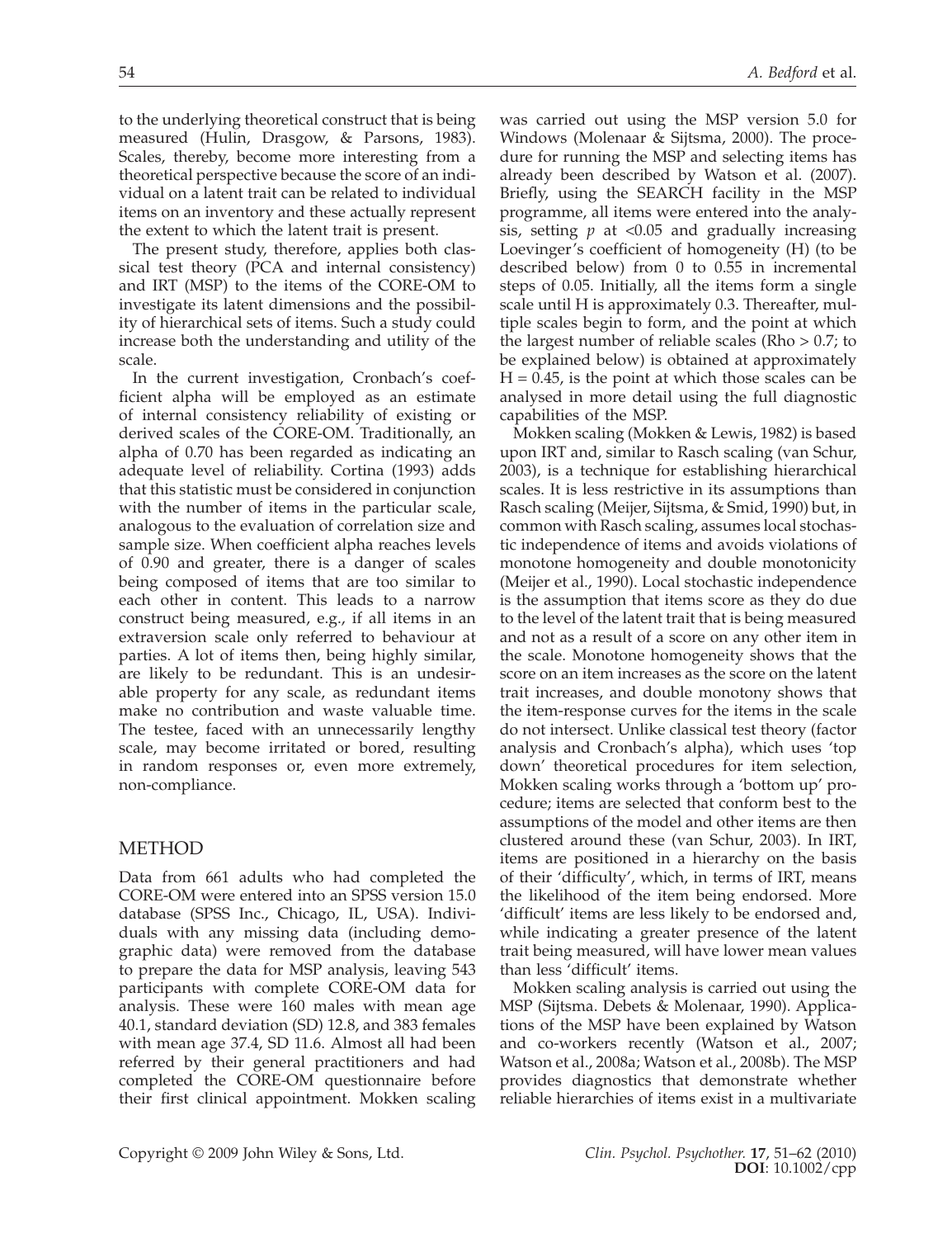data set and checks that these items have monotone homogeneity and double monotony. Loevinger's coefficient of homogeneity (H) provides a measure of how often items are found relative to one another in a group of individuals responding to a set of items and a Loevinger's coefficient  $\geq 0.3$  is considered to indicate the presence of a hierarchical scale. The *Crit* diagnostic is a combined statistic generated by the MSP, which indicates the extent to which H falls below an acceptable level, how many violations of the Mokken model there are, the size of these violations (van Schur, 2003) and detects violations of monotone homogeneity and double monotonicity. *Crit* ≥80 shows that items should be discarded, while by contrast values  $\leq 40$ are ideal. Scale reliability (Rho) is calculated using a method analogous to Cronbach's alpha (Watson et al., 2007). Rho > 0.7 indicates a reliable scale. The probability of obtaining the scale, correcting for the multiple iterations of the MSP programme into account, is also calculated.

Following Foulds' general theoretical position, regarding the symptom/state versus trait/attitude distinction, the CORE-OM was analysed twice: once with all items included and then with the 'Risk' items omitted. On both occasions, first a PCA was carried out, followed by the MSP. Note that in the full text of the CORE-OM, 21 of the 34 items are prefixed by  $\prime$ I have felt . .  $\prime$  or  $\prime$ I have been . . .'.

# RESULTS

## *With all 34 Items Included*

The first approach in assessing the structure of the CORE-OM item pool was to adopt the viewpoint and assumptions of the test authors. Accordingly, we allotted the 34 individual items to the domains of 'Subjective Well-Being' (4), 'Problems or Symptoms' (12), 'Functioning' (12) or 'Risk'(6), as explained in the CORE System User Manual, and computed the Cronbach's alpha coefficients. The results by domain were: 'Subjective Well-Being', 0.75; 'Problems or Symptoms', 0.88; and 'Functioning', 0.87. Finally, 'Risk' had a Cronbach's alpha of 0.75, which increased to 0.80 when items 6 ('physically violent to others') and 22 ('threatened or intimidated another person') were excluded. These two items constitute the entire 'harm to others' subdomain. All these values indicate good internal consistency.

While it might seem appropriate at this stage to present descriptive statistics for the domains, this would presume that the structure intended by the test authors had already been confirmed. All that has been established so far is the high (and in two instances, debatably over high) internal consistency of each individual domain, but not their intercorrelations, or the intercorrelations of their constituent items across domains.

## *Principal Components Analyses*

A PCA was carried out with oblimin rotation seeking an oblique solution following the suggestion of Evans et al. (2002). The problem of attempting to interpret a matrix of factor loadings of questionnaire items can be contentious. When confronted with the matrix of the Mood and Anxiety Symptom Questionnaire's 90 items (MASQ; Clark & Watson, 1991), intended as a measure of the controversial tripartite model of adverse mood states, Bedford (1997) had included items only if they satisfied the criteria of: '(a) have a loading of 0.30 or greater . . . and (b) the major loading should be more than 0.20 greater than any cross-loading' p. 125. Keogh and Reidy (2000) used these rules equally successfully to simplify another matrix of MASQ component loadings, and Boschen and Oei (2006) noted these criteria in their multimodel confirmatory factor analyses of the MASQ.

*Requested Four-Component Solution*. A four-component solution in line with the test authors' assumptions of four distinct domains was requested. This resulted in, apart from the first component having 14 items, the remaining three components having four, two and two items, respectively. That being clearly unsatisfactory, a three-component solution was attempted, in line with the previously mentioned suggestion of Evans et al. (2002).

*Requested Three-Component Solution*. Component 1 consisted mainly of items, to use the test authors' terminology of the 'Problems or Symptoms' domain, being from their subdomains of 'anxiety' (4), 'trauma' (2), 'depression' (2) and 'physical' (1). Together with the 'Subjective Well-Being' (2) domain and the 'functioning–social relationships' subdomain (2), this component clearly constituted a 13-item Psychological Distress domain, with loadings ranging from 0.47 to 0.79. The second component had three items, all from the 'Risk to self' subdomain, with loadings ranging from 0.74 to 0.81. The third component also only had three loadings. Two items were from the 'Functioning—close relationships' subdomain and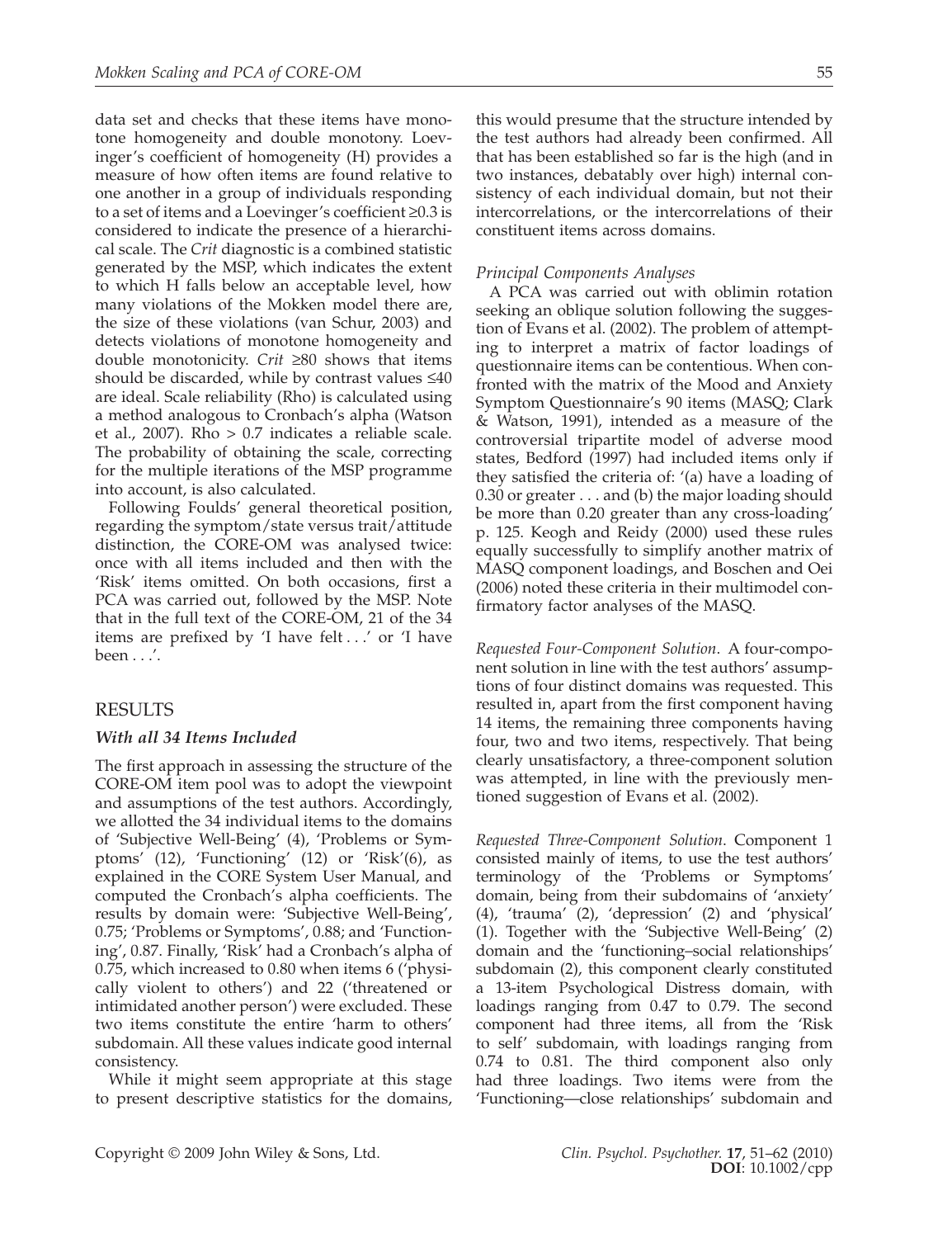one from the 'Subjective Well-Being' domain. These three-item components are not viable as scales because of low reliability and validity and do not appear to have psychological value. Indeed, Kline (1993, p. 38) states that 'it is clear that a reliable test can be made from as few as 10 homogeneous items but this is probably a minimum figure for a good test'. Homogeneity of items in turn implies a clear, distinct unifactorial scale or component. The next logical step was to seek a two-component solution.

*Requested Two-Component Solution*. In the twocomponent solution, the first rotated component, with a Cronbach's alpha coefficient of 0.94 and loadings of 0.41–0.80, was composed of 24 items, being 10 of the 'Problems or Symptoms' domain, 10 from the 'Functioning' domain and 4 of the 'Subjective Well-Being' domain (see Table 2). That this is a Psychological distress component can be seen from the highest loadings, which were, for item 27, 'I have felt unhappy' (0.80); item 12, 'I have been happy with the things I have done' (0.77); item 4, 'I have felt O.K. about myself' (0.77); and item 32, 'I have achieved the things I wanted to' (0.77). The latter three statements, of course, were negated. The second component had a Cronbach's alpha of 0.69 (which cannot be improved) and loadings of  $0.55-0.71$ , and was composed entirely of five of the six 'Risk' domain items. (See Table 2.)

The Pearson product–moment correlation between components 1 and 2 was a statistically significant 0.48 ( $p < 0.001$ ). Only the risk component correlated significantly with age, at –0.18  $(p < 0.001)$ .

*Requested One-Component Solution*. Finally, for completion, an unrotated one-component solution was sought for all 34 CORE-OM items (see Table 2). Only one item had loading below 0.30, while a further four items were below 0.40, leaving 29 items with loadings ranging from 0.40 to 0.83. This component accounted for 36.0% of the total variance. When the scale was reduced to the 29 items with loadings above 0.40, the component accounted for 40.7% of the total variance.

#### *Mokken Scale Analysis*

The scale derived from all 34 CORE-OM items is shown in Table 3, and is composed of six items with acceptable scaling properties  $(H = 0.43)$ , reliability (Rho = 0.78) and probability ( $p = 0.00067$ ). This scale covers a range of items in terms of difficulty and runs from the relatively mild distress of not having 'achieved the things I wanted to do' (item 32) to having 'made plans to end my life' (item 16).

### *With only 28 Non-Risk Items*

## *Principal Components Analyses*

*Requested Three-Component Solution*. Components were selected on the conventional basis of examination of the size of eigenvalues and inspection of the scree slope (Cattell, 1966). The first analysis of just 28 CORE-OM items, the six risk items having been excluded, gave a scree slope suggesting a three-component solution (also the test authors' intention), while five components had eigenvalues greater than 1. When the inclusion/exclusion criteria outlined earlier continued to be employed, the third and final component was found to be comprised of only three items (25, 29 and 33), which are three-quarters of the 'Functioning—social relationship' subdomain. Additionally, the latter all contain the words 'other people', which suggested that this component might be a bloated specific (i.e., 'items which are essentially paraphrases of each other' (Kline, 1994). A scale of such items would have high internal consistency, i.e., large Cronbach's alpha, but very low validity.

*Requested Two-Component Solution*. A two-component solution resulted in 14 and 5 items with Cronbach's alpha coefficients of 0.90 and 0.75, respectively (see Table 2). The first rotated component with loadings ranging from 0.43 to 0.80 consisted of items describing Psychological distress, with the sole exception of item 8 ('aches, pains or other physical problems'). The second component's five-item loadings were from 0.62 to 0.70, four of these being from the 'Functioning' domain and being positively worded. The exception is a negatively worded item 31 ('felt overwhelmed by my problems') from the 'Subjective Well-Being' domain. The Pearson correlation between these two components was a statistically significant  $0.58$  ( $p < 0.001$ ), while neither correlated significantly with age.

*Requested One-Component Solution*. For completion, a one-component solution for the 28 items was computed and accounted for 39.8% of the total variance (See Table 2). Apart from item 8 (with a loading of 0.31), item 19 (0.36) and item 3 (0.49), the rest of the items loaded within the 0.50–0.59 band in seven cases, 0.60–0.69 in 11 cases and 0.70–0.79 in four cases. Additionally, three items loaded 0.80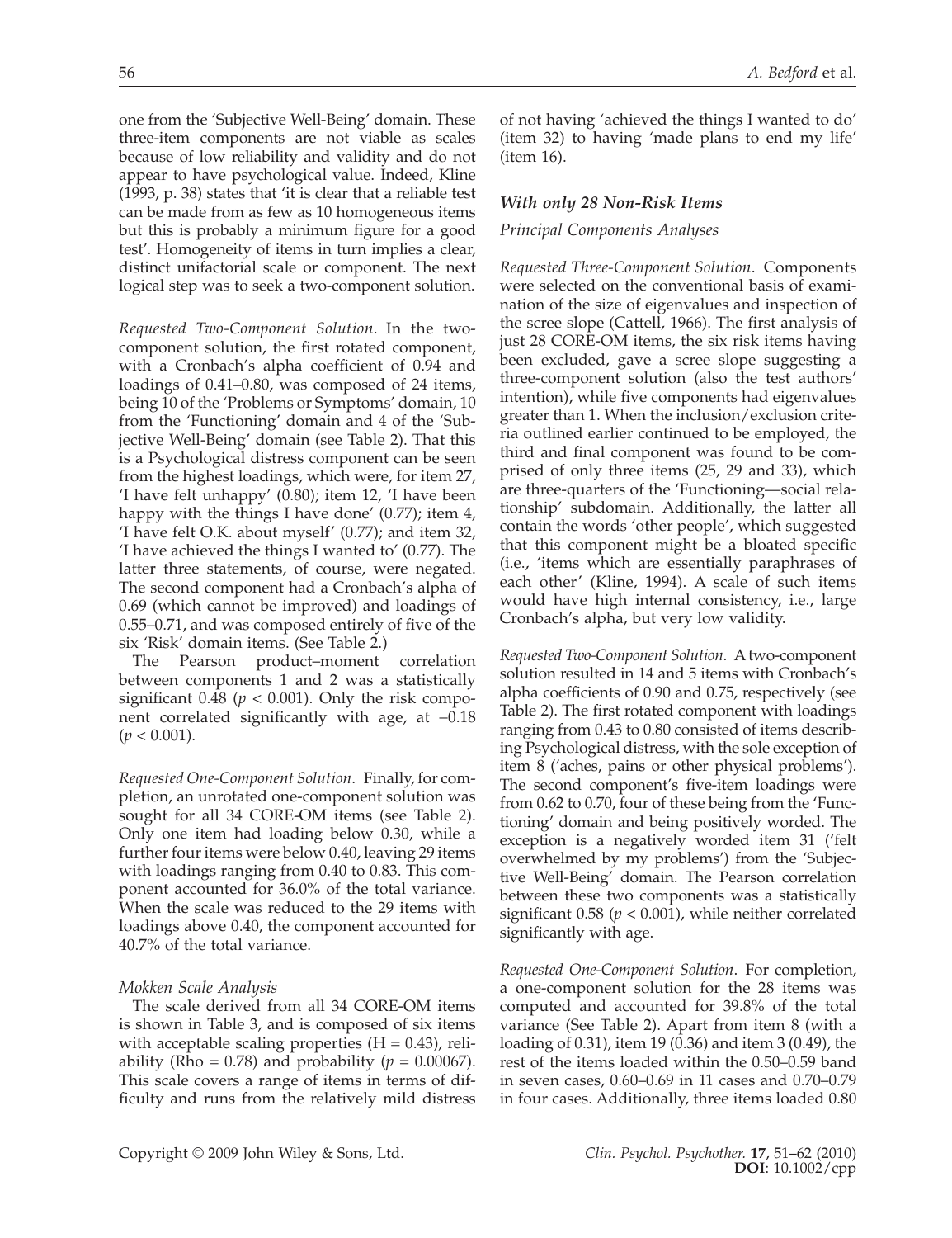| ŕ<br>í<br>l<br>$\overline{\mathbf{I}}$                                                |  |
|---------------------------------------------------------------------------------------|--|
| l                                                                                     |  |
|                                                                                       |  |
|                                                                                       |  |
| ١                                                                                     |  |
|                                                                                       |  |
| i<br>I<br>l                                                                           |  |
| l                                                                                     |  |
| j<br>Í                                                                                |  |
|                                                                                       |  |
| ļ                                                                                     |  |
| l<br>I<br>$\begin{array}{c} \hline \end{array}$<br>í<br>$\overline{a}$<br>١<br>j<br>١ |  |
| ı<br>١<br>E<br>I                                                                      |  |

Copyright © 2009 John Wiley & Sons, Ltd.

| Item           | Abbreviated item content                                                                                                                                                        |                  |                               | Thirty-four items             |                          |                 |                                 | Twenty-eight items            |                          |
|----------------|---------------------------------------------------------------------------------------------------------------------------------------------------------------------------------|------------------|-------------------------------|-------------------------------|--------------------------|-----------------|---------------------------------|-------------------------------|--------------------------|
| number         |                                                                                                                                                                                 |                  | component<br>solution<br>Two- | component<br>solution<br>One- | Mokken<br>items<br>scale |                 | component<br>solution<br>$Two-$ | component<br>solution<br>One- | Mokken<br>Scale<br>items |
|                |                                                                                                                                                                                 | $\overline{ }$   | $\mathbf{I}$                  | $\overline{ }$                |                          | $\overline{ }$  | Π                               | $\overline{ }$                |                          |
|                | Terribly alone and isolated                                                                                                                                                     | К                | $\Xi$                         | Ю                             |                          |                 |                                 |                               |                          |
|                | Tense, anxious or nervous                                                                                                                                                       |                  | $\Xi$                         | 69                            |                          | $5\degree$      |                                 | 57                            | ゝゝ                       |
| $\sim$ $\sim$  | Someone to turn to for support +                                                                                                                                                | $3878$           | $\sqrt{2}$                    | $\ddot{ }$                    |                          |                 | $\frac{1}{2}$                   | $49$                          |                          |
| 40             | OK about myself +                                                                                                                                                               |                  | $-8$                          | $E \nabla$                    |                          |                 |                                 | R3                            |                          |
|                | Totally lacking in energy and enthusiasm                                                                                                                                        |                  | $\overline{\mathbf{1}}$       |                               |                          |                 |                                 |                               |                          |
| $\circ$ $\sim$ | Physically violent to others                                                                                                                                                    | $\Xi$            | $60\,$                        | $\overline{19}$               |                          |                 |                                 |                               |                          |
|                | Able to cope when things go wrong +                                                                                                                                             | $\mathcal{L}$    | $\circ$                       | 50                            |                          |                 |                                 | $rac{2}{31}$                  |                          |
| $\infty$       | Troubles of aches, pains or other physical problems                                                                                                                             |                  |                               |                               |                          | 48              | $-14$                           |                               |                          |
|                | Thought of hurting myself                                                                                                                                                       | 29               | 8 FO                          | 58                            |                          |                 |                                 |                               |                          |
| ≘              | Talking to people has felt too much for me                                                                                                                                      |                  |                               |                               |                          |                 |                                 | $\mathcal{S}$                 |                          |
| 급              | Tension and anxiety have prevented me doing important things                                                                                                                    |                  | $\gamma$                      | 65                            |                          |                 | Ξ                               | 67                            |                          |
| 2              | Happy with the things I have done +                                                                                                                                             |                  |                               |                               |                          |                 |                                 |                               |                          |
| ≏              | Disturbed by unwanted thoughts and feelings                                                                                                                                     |                  | $\frac{1}{2}$ 32              | 68                            |                          | 53288           | 3777                            | 60                            |                          |
| $\Xi$          | Felt like crying                                                                                                                                                                |                  |                               | 65                            |                          |                 |                                 | 65                            |                          |
| 음              | Felt panic or terror                                                                                                                                                            |                  | 24                            | $62$                          |                          |                 |                                 | 63                            |                          |
| $\approx$      | Made plans to end my life                                                                                                                                                       |                  | 67                            |                               |                          |                 |                                 |                               |                          |
| F              | Optimistic about my future -                                                                                                                                                    |                  | $\overline{17}$               |                               |                          |                 |                                 |                               |                          |
| $\frac{8}{19}$ | staying asleep<br>Difficulty getting to sleep or                                                                                                                                |                  | 15                            |                               |                          | \$\$88          | 2282                            | <b>SESTE</b>                  |                          |
|                | Felt warm and affection for someone                                                                                                                                             | 41               | $\overline{\mathcal{A}}$      |                               |                          |                 |                                 |                               |                          |
| $\Omega$       | Problems have been impossible to put to one side                                                                                                                                |                  |                               |                               |                          |                 |                                 |                               |                          |
|                | Able to do most things I needed to +                                                                                                                                            | 7897             |                               |                               |                          |                 |                                 |                               |                          |
|                | Threatened or intimidated another person                                                                                                                                        |                  | 9B2                           |                               |                          |                 |                                 |                               |                          |
|                | Despairing or hopeless                                                                                                                                                          |                  |                               |                               |                          | 59              | 29                              | 80                            |                          |
|                | It would be better if I were dead                                                                                                                                               |                  |                               |                               |                          |                 |                                 |                               |                          |
|                | $\overline{e}$<br>Felt criticised by other peop                                                                                                                                 |                  |                               |                               |                          | 58              |                                 | 57                            |                          |
|                | Thought I have no friends                                                                                                                                                       | 53 <sub>80</sub> | 14                            |                               |                          |                 |                                 |                               |                          |
|                | Felt unhappy                                                                                                                                                                    |                  | $\infty$                      |                               |                          |                 |                                 |                               |                          |
|                | Unwanted images or memories have been distressing me                                                                                                                            |                  |                               |                               |                          | $\frac{6}{27}$  | $-13$                           |                               |                          |
|                | Irritable when with other people                                                                                                                                                |                  |                               |                               |                          |                 |                                 |                               |                          |
|                | am to blame for my problems and difficulties                                                                                                                                    | 55               | G                             |                               |                          |                 |                                 | 82888485                      |                          |
|                | Overwhelmed by my problems                                                                                                                                                      | 35               | $-17$                         |                               |                          |                 | 67                              |                               |                          |
| 32             | Achieved the things I wanted to +                                                                                                                                               |                  | $-15$                         | \$ \$ \$                      |                          | $\frac{71}{62}$ | $62 - 6$                        |                               |                          |
| 33             | Humiliated or shamed by other people                                                                                                                                            |                  |                               |                               |                          |                 |                                 |                               |                          |
| $\mathbb{R}^2$ | Hurt myself physically or taken dangerous risks with my life                                                                                                                    | $\circ$          | $\overline{\mathbf{r}}$       |                               |                          |                 |                                 |                               |                          |
|                | CORE-OM = Clinical Outcomes in Routine Evaluation-Outcome Measure.<br>+ = positively phrased items and are reverse scored.<br>$\checkmark$ = item forms a part of Mokken scale. |                  |                               |                               |                          |                 |                                 |                               |                          |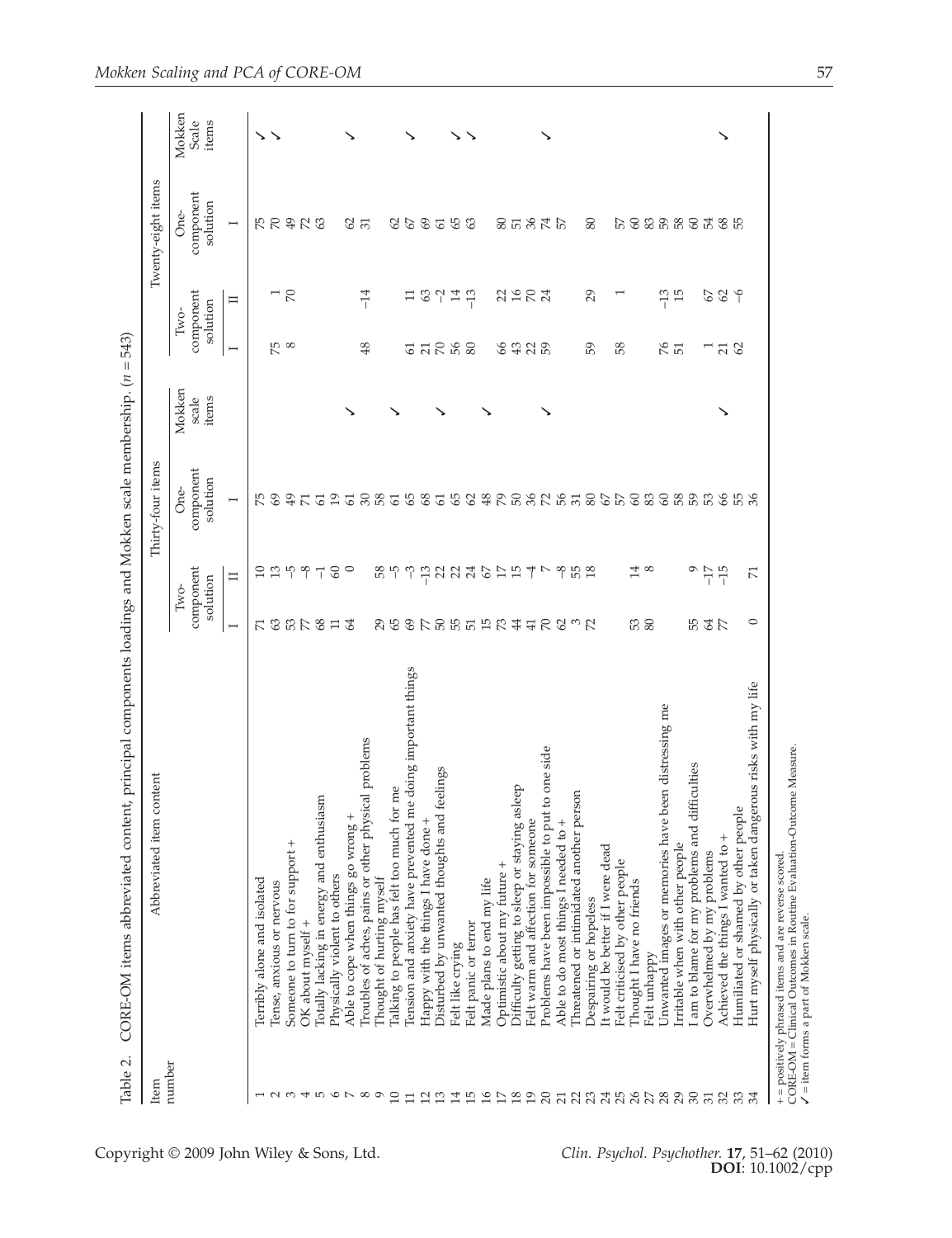| CORE-OM item (or paraphrase of item)        | Mean | Н    |
|---------------------------------------------|------|------|
| 16. I made plans to end my life             | 0.24 | 0.42 |
| 10. Talking to people too much for me       | 1.58 | 0.42 |
| *7. Able to cope when things go wrong       | 1.95 | 0.40 |
| 13. Disturbed by unwanted thoughts/feelings | 1.96 | 0.41 |
| 20. Problems impossible to put to one side  | 2.25 | 0.47 |
| *32. I have achieved the things I wanted to | 2.26 | 0.45 |

Table 3. Mokken scale of all CORE-OM checked for violations of monotone homogeneity and double monotonicity (*n* = 543)

\* These items are positively worded and reverse scored.

 $p = 0.00067$ ; Scale  $\hat{H} = 0.43$ ;  $\hat{R}$ ho = 0.78; Mean = 10.24; standard deviation = 4.56; Skewness =  $-0.14$ ; Kurtosis =  $-0.69$ .

CORE-OM = Clinical Outcomes in Routine Evaluation-Outcome Measure.

Table 4. Mokken scale of CORE-OM minus risk items checked for violations of monotone homogeneity and double monotonicity (*n* = 543)

| CORE-OM item (or paraphrase of item)          | Mean |      |
|-----------------------------------------------|------|------|
| 15. I have felt panic or terror               | 1.34 | 0.33 |
| 1. I have felt terribly alone and isolated    | 1.66 | 0.38 |
| 11. Tension/anxiety prevented me doing things | 1.88 | 0.42 |
| *7. Able to cope when things go wrong         | 1.95 | 0.41 |
| 14. I have felt like crying                   | 2.10 | 0.37 |
| 20. Problems impossible to put to one side    | 2.25 | 0.38 |
| *32. I have achieved the things I wanted to   | 2.26 | 0.45 |
| 2. I have felt tense, anxious or nervous      | 2.52 | 0.45 |

\* These items are positively worded and reverse scored.

 $p = 0.00063$ ; Scale  $\hat{H} = 0.40$ ;  $\hat{R}$ ho = 0.86; Mean = 15.97; standard deviation = 6.81; Skewness =  $-0.20$ ; Kurtosis =  $-0.82$ .

CORE-OM = Clinical Outcomes in Routine Evaluation-Outcome Measure.

or greater, these marker variables are a repeat of the earlier analysis, being item 27 'unhappy' with a component loading of 0.83, item 23 'despairing or hopeless' (0.80) and item 17 'overwhelmed by my problems' (0.80).

#### *Mokken Scale Analysis*

The scale derived from the CORE-OM non-risk items is shown in Table 4. It is composed of eight items and has acceptable scaling properties  $(H =$ 0.40), reliability (Rho = 0.86) and probability ( $p =$ 0.00063). This scale covers a range of items, in terms of difficulty, running from feeling 'tense, anxious or nervous' (item 2) at the less distressed end of the scale to feeling 'panic or terror' (item 15) at the other. (See Tables 3 and 4.)

## DISCUSSION

#### *With all 34 Items Included*

When the 34 CORE-OM items were assigned to the four domains, as intended by the test authors,

the resulting Cronbach's alpha coefficients were never less than 0.75 and reached 0.87 and 0.89. The latter figures, for 'Functioning' and 'Problems or Symptoms', respectively, are at the utmost end of the range necessary for satisfactory internal consistency (Boyle, 1991), and the necessary statistical requirements could still be maintained with items removed.

A series of PCAs, seeking oblique solutions with the full 34 items, found a four-component solution was not justified and that in a three-component solution, the second and third components were each comprised of only three items, thereby failing to meet the necessary standards of reliability and validity.

A two-component solution of 23 and 5 items, respectively did satisfactorily meet the psychometric criteria, except for the latter's marginal Cronbach's alpha of 0.69. The first component was clearly Psychological distress, while the second component was made up of five of the six 'Risk' domain items. The impractically large number of items in the first component suggested a great deal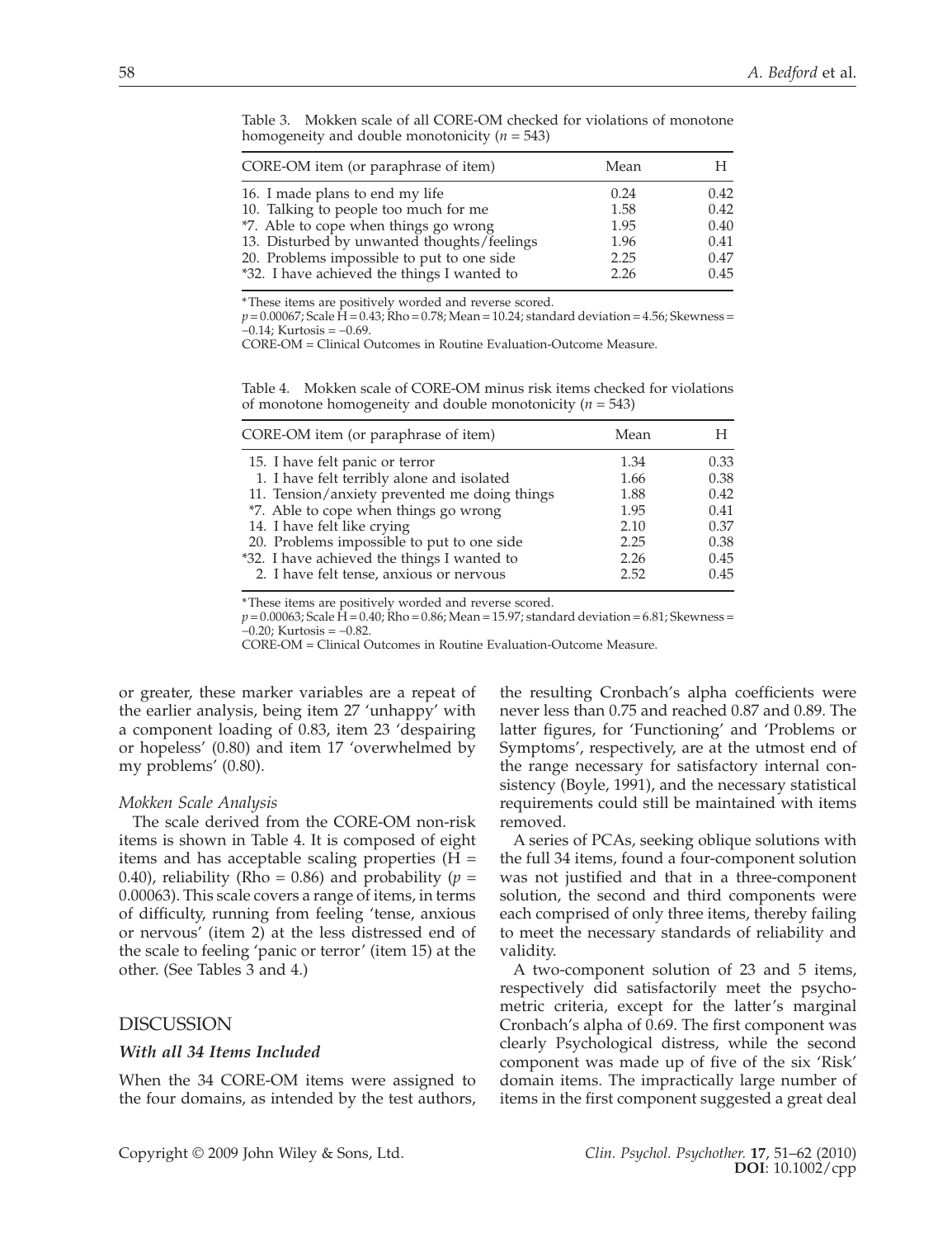of item redundancy, as was also indicated by the overlarge Cronbach's alpha of 0.94.

When a one-component solution was obtained, it was found that only one item failed to exceed a loading cut-off point of 0.30. At the other extreme, 27 items loaded 0.50 or above, accounting for 42.2% of the total variance, and had an excessive Cronbach's alpha of 0.95. The marker variables were item 27, 'unhappy' with a component loading of 0.83; item 23, 'despairing or hopeless' (0.80); and item 17, 'overwhelmed by my problems' (0.79). Twenty-seven items would be unnecessarily many for a single dimension and the very high Cronbach's alpha equally seems to indicate yet again a redundancy of items.

The Mokken scaling of the CORE-OM inventory with the risk items included produced a very short scale (six items) from the total pool of 34 items. This short scale is anchored at one end in low achievement, running through an inability to ignore problems, disturbing thoughts, an inability to cope, isolation and suicidal ideation at the other end. (This latter being 'I made plans to end my life', the *only* risk item retained in the scale and as such constitutes an example of a 'difficult' item, intended as an indicator of severe depression). Clearly, the inclusion/retention of this 'Risk—harm to self' subdomain item in the CORE-OM proved useful and important in anchoring the Mokken scale. The scale resulting from Mokken scaling not only included a wide range of mean scores on the latent trait (0.24–2.26), but also provided a sensible hierarchy of distress and risk including, and leading to, the ultimate risk of the respondents' planning to take their own lives. This hierarchy is useful as, for example, someone scoring high on being 'disturbed by unwanted thoughts and feelings', but not on the more difficult items (e.g., 'talking to people becoming too much'), is at lower risk than a person scoring high on the latter item. Because of the hierarchical nature of Mokken scales—as explained in the introduction to this paper—a score on the scale will indicate the extent to which the latent trait is present and, thereby, the level of risk. In addition, it also provides a specific descriptor related to that level of self-harm.

#### *With only 28 Non-Risk Items*

Turning to the analysis of the 28 CORE-OM items ('Risk' domain items being excluded), this resolved itself into a two oblique component solution of 14 and 5 items. The first component was again Psychological distress, while the second was now dominated by four 'Functioning' items.

The one-component solution found that 25 of the 28 items had loadings greater than 0.50 and formed a dimension with a very large Cronbach's alpha of 0.94. The marker variables were considered to define Psychological distress. They were item 27, 'unhappy', with a component loading of 0.83; item 23, 'despairing or hopeless' (0.80); and item 17, 'overwhelmed by my problems' (0.80).

The Mokken scaling of the CORE-OM non-risk items produced a scale with more items (8) than the scale with the risk items included (6). Three items, 7 'felt able to cope when things go wrong', 20 'Problems have been impossible to put on one side' and 32 'achieved the things I wanted to' were in common. Many of the items are concerned with the way that the respondent has felt (5 of the 8). The scale is sensibly anchored at the lower end (least difficulty) in being 'tense, anxious or nervous' and at the higher end (most difficulty) in feelings of 'panic or terror'. The spread of mean values on the latent trait is 1.34–2.52.

#### *General Issues*

It may be argued that in both sets of the aforementioned PCAs, 'Bedford's (1997) criteria' on item inclusion/exclusion are too lax to obtain clearly distinct and conceptually separate components. For example, Deary, Bedford, and Fowkes (1995) insisted upon at least 0.40 for a main loading and no more than 0.20 for cross-loadings as the criteria for item selection in a similar exercise with a successful outcome. When these criteria are applied to both the 34-item and 28-item (without risk) CORE-OM data, it is only possible to derive a one-component solution (Psychological distress). If, however, a less stringent rule, such as 'no cross-loading shall be 0.30 or greater' is added to the earlier criteria, no change is effected in the 34-item pool. By contrast, for the 28 non-risk items, two items would now violate that more modest new ruling, both effecting the five-item second component. Their exclusion would invalidate the two-component solution.

We have deliberately presented the PCAs in full detail in order to emphasize the attempts made to find a viable structure for such a widely used item pool. To state the obvious, it depends upon how much tolerance is allowed for cross-loadings, and therefore, the degree of correlation between components. The greater the tolerance, the less clearly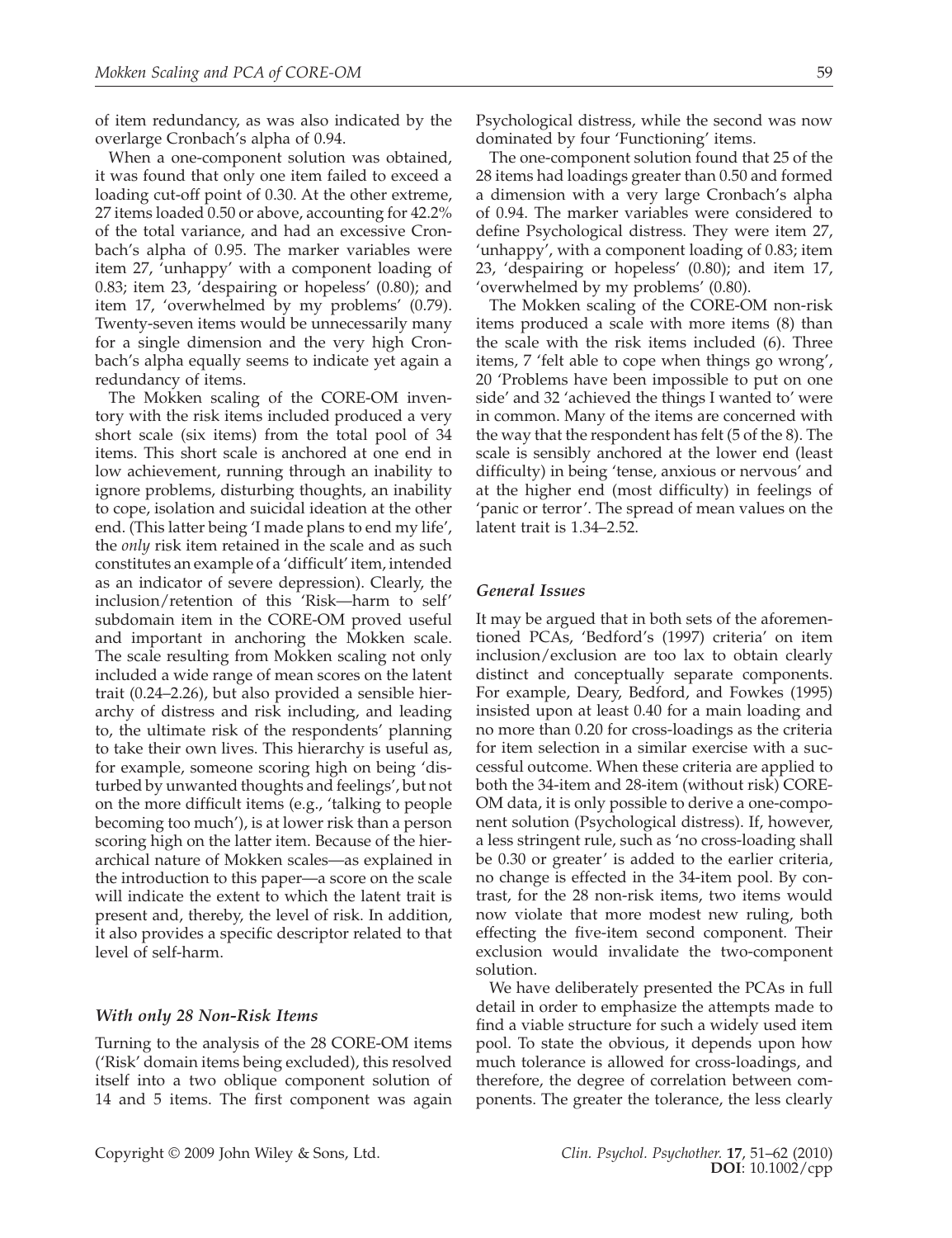defined is the conceptual nature of the components. Nevertheless, like Lyne et al. (2006), we failed to replicate the supposed domains and subdomains claimed for the CORE-OM.

Within Foulds' personal illness theory (Foulds, 1965), we excluded the 'Risk' domain items as a minimum requirement. A similar case as indicated earlier, can now be made, based on empirical evidence, for the 'Functioning' items likewise to be excluded as they belong logically to a different universe of discourse.

Measures of these concepts, whether symptomstate or trait-attitude, necessarily have introductory instructions, which emphasize the time scale to be considered by respondents, e.g., 'during the last fortnight', in contradistinction with, e.g., 'usually'. Considering first commonly used British measures of psychological distress, various forms of the GHQ (Goldberg & Williams, 1988) specifically enquire about change, e.g., 'no more  $\dots'$ , 'rather more . . .' or 'much more than usual'. The introductory instructions ask '. . . how your health has been in general, *over the past few weeks*' (italics original), while later adding '. . . we want to know about present and recent complaints, not those that you had in the past.'. Another symptomstate measure, the notebook version of the Hospital Anxiety and Depression Scale (Zigmond & Snaith, 1983), is concerned with how respondents '. . . have been feeling **during the previous**  week.' (bold original), specifically stating that this fact should be verbally highlighted. Within the psychiatric field, a major structured interview, the '*Present State* Examination' (italics added) (Wing, Cooper, & Sartorius, 1974), by its very name, emphasizes the relevant time scale being considered.

Second, with regard to the widely used psychometric measures of personality traits, such as the various Eysenck scales and the NEO-FFI (Costa & McCrae, 1992), while not mentioning a specific time scale in their questionnaire's instructions, the booklets' questions or possible responses use language with clear temporal implications. The EPI (Eysenck & Eysenck, 1964) questions ask respondents 'Do you . . .' or 'Are you . . .' 'always', 'often', 'usually', 'tend', 'sometimes' and 'ever'. Similarly, the NEO uses the terms 'always', 'generally', 'often', 'sometimes', 'seldom', 'rarely' and 'never'. Implicit in the relationship between these two questionnaires' statements and the above responses is constancy in the individual's behaviours.

There are two further issues that may be considered in this examination of the CORE-OM's

items. The present CORE-OM domains could be individually represented as being the equivalent of other psychological concepts, namely Subjective Well-Being (Happiness), Symptoms or Problems (Psychological distress), Functioning (Current social and interpersonal relationships) and Risk (Intropunitiveness).

Elsewhere the problem has been raised as to the optimum/minimum number of items required for a 'symptom' scale as opposed to a personality trait dimension (Bedford, Grant, dePauw, & Deary, 1999, p. 260) and we have here presented the general view of Kline (1993). It might prove fruitful if this issue was publicly resolved with, ideally, the provision of guidelines.

When the Mokken scaling technique findings are considered in relation to the results of the twocomponent solution, it will be noted that of the six items in the Mokken scale, five also form a part of the first principal component, i.e., Psychological distress. Likewise, when only 28 CORE-OM items are being considered, 5 of the 8 Mokken scale items form a part of that analysis's Psychological distress component. The two Mokken scales differ conceptually in that the former includes a depression item while the latter includes several anxiety symptoms. (See Tables 3 and 4.) When the three shared items (7, 20 and 32) are excluded, the Mokken scales correlate 0.68 (*p* < 0.001).

The demonstration of hierarchies of items with the CORE-OM (with and without the risk items) increases its utility and improves our theoretical understanding of the underlying construct being measured. In terms of utility, the demonstration of the relationship between specific items and a relative level of distress increases the value of the items as markers of distress. In terms of theory, the relationship between levels of distress, as exemplified by items in the CORE-OM inventory, increases our understanding of the latent trait, its components and its development.

# **CONCLUSIONS**

The intention of the CORE-OM creators was to attempt to not just create a symptom measure, but additionally to incorporate one relating to interpersonal relationships and another concerning physical violence to oneself or others. In the current report it was argued that this was theoretically unsound, as it compounded different universes of discourse, which should not be summated.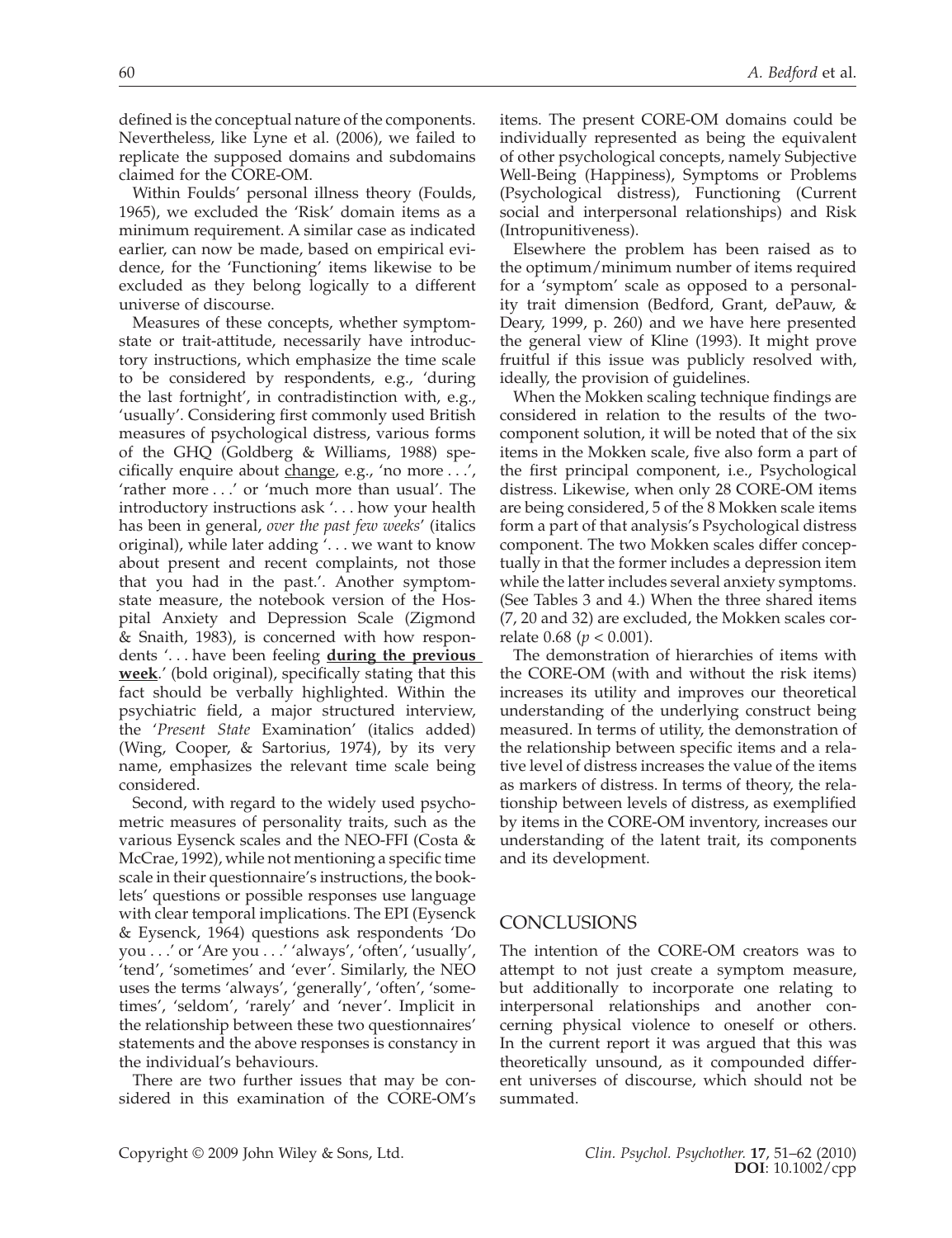Empirically, this is the second large UK NHS database, of the responses of adults seeking psychological therapy, which has failed to confirm the suggested structure of domains and subdomains. By contrast, no detailed confirmatory evidence other than the less detailed and explicit report of the questionnaire's constructors has been published. What the two studies do find in common is that the 34 CORE-OM items, when subjected to PCA with oblique rotation, replicating the test authors' procedure, reduce to a large Psychological distress component and a much smaller risk/ intropunitive component. The former could have its items drastically reduced and even be resolved into Form A and Form B (and perhaps even Form C?) while still adequately meeting psychometric statistical requirements.

In a similar context, we are reminded of Kline's (1993, p. 558) sardonic and mock-pessimistic stricture on the need to limit the number of items in a questionnaire: 'The fact that the GHQ-12 seems to work virtually as well as GHQ-60 suggests that it may well be that one question such as "Do you feel awful?" might be as effective as the test . . .'. In terms of the MSP analysis, the reduction was a much more modest one, being from 34 and 28 to 6 and 8 CORE-OM items, respectively. The results of PCAs suggest the possibility of a drastic reduction in the psychological distress item pool into a scale of, say, a more economical 10–12 items with varied item content. Additionally, a separate very brief scale of either 'risk' or 'functioning' could be used depending upon the requirements of the test user.

Somewhat on these lines, the test constructors themselves, in addition to producing 11 versions of the CORE-OM in other languages with a further four in progress, have also produced (or are producing) a range of versions for specific groups. These include versions for general practitioners (14 items), young persons (10 items) and people with learning difficulties (in preparation). Additionally, two short forms of 18 items can be obtained, while there is a CORE-10 and a CORE-5 in preparation. In the construction of the CORE-10, items were presumably chosen to ensure a breadth of item content. In constructing smaller scales, it is clearly difficult or impossible, to obtain the same CORE-OM balance in the number of items between the domains and subdomains while attempting a variety of item content. The notion of domains and subdomains then becomes severely threatened and appears for some purposes to have been abandoned.

## ACKNOWLEDGEMENTS

We wish to express our thanks to the clinical and administrative members of the service, the participants and Goran Lukic who has coped with the demands of the co-authors and the database.

#### REFERENCES

- Bedford, A. (1997). On Clark–Watson's tripartite model of anxiety and depression. *Psychological Reports*, *80*, 125–126.
- Bedford, A., Grant, E., dePauw, K., & Deary, I.J. (1999). The Personal Disturbance Scale (DSSI/sAD): structural cross-validation and proposed short forms. *Personality and Individual Differences*, *27*, 251–261.
- Boschen, M.J., & Oei, T.P.S. (2006). Factor structure of the Mood and Anxiety Symptom Questionnaire does not generalize to an anxious/depressed sample. *Australian and New Zealand Journal of Psychiatry*, *40*, 1016–1024.
- Boyle, J.G. (1991). Does item homogeneity indicate internal consistency or item redundancy in psychometric scales? *Personality and Individual Differences*, *12*, 291– 294.
- Caine, T.M., Foulds, G.A., & Hope, K. (1967). *Manual of the Hostility and Direction of Hostility questionnaire*. London: University of London Press.
- Cattell, R.B. (1966). The scree test for the number of factors. *Multivariate Behavioural Research*, *1*, 141–161.
- Clark, L.A., & Watson, D. (1991). Tripartite model of anxiety and depression: psychometric evidence and taxonomic implications. *Journal of Abnormal Psychology*, *100*, 316–336.
- Cortina, J.M. (1993). What is coefficient alpha? An examination of theory and applications. *Journal of Applied Psychology*, *78*, 98–104.
- Costa, P.T., & McCrae, R.R. (1992). *NEO PI-R professional manual*. Odessa, FL: Psychological Assessment Resources, Inc.
- Deary, I.J., Bedford, A., & Fowkes, F.G.R. (1995). The Personality Deviance Scales: Their development, associations, factor structure and restructuring. *Personality and Individual Differences*, *19*, 275–291.
- Evans, C.E., Mellor-Clark, J., Margison, F., Barkham, M., Audin, K., Cornell, J., & McGrath, G. (2000). CORE: Clinical Outcome in Routine Evaluation. Journal. *of Mental Health*, *9*, 247–255.
- Evans, C.E., Cornell, J., Barkham, M., Margison, F., McGrath, G., Mellor-Clark, J., & Audin J. (2002). Towards a standardised brief outcome measure: psychometric properties and utility of the CORE-OM. *British Journal of Psychiatry*, *180*, 51–60.
- Eysenck, H.J., & Eysenck, S.B.G. (1964). *Manual of the Eysenck Personality Inventory*. London: University of London Press.
- Foulds, G.A. (1965). *Personality and personal illness*. London: Tavistock Press.
- Foulds, G.A. (1971). Personality deviance and personal symptomatology. *Psychological Medicine*, *71*(1), 222–233.
- Foulds, G.A. (1976). *The hierarchical nature of personal illness*. London: John Wiley.